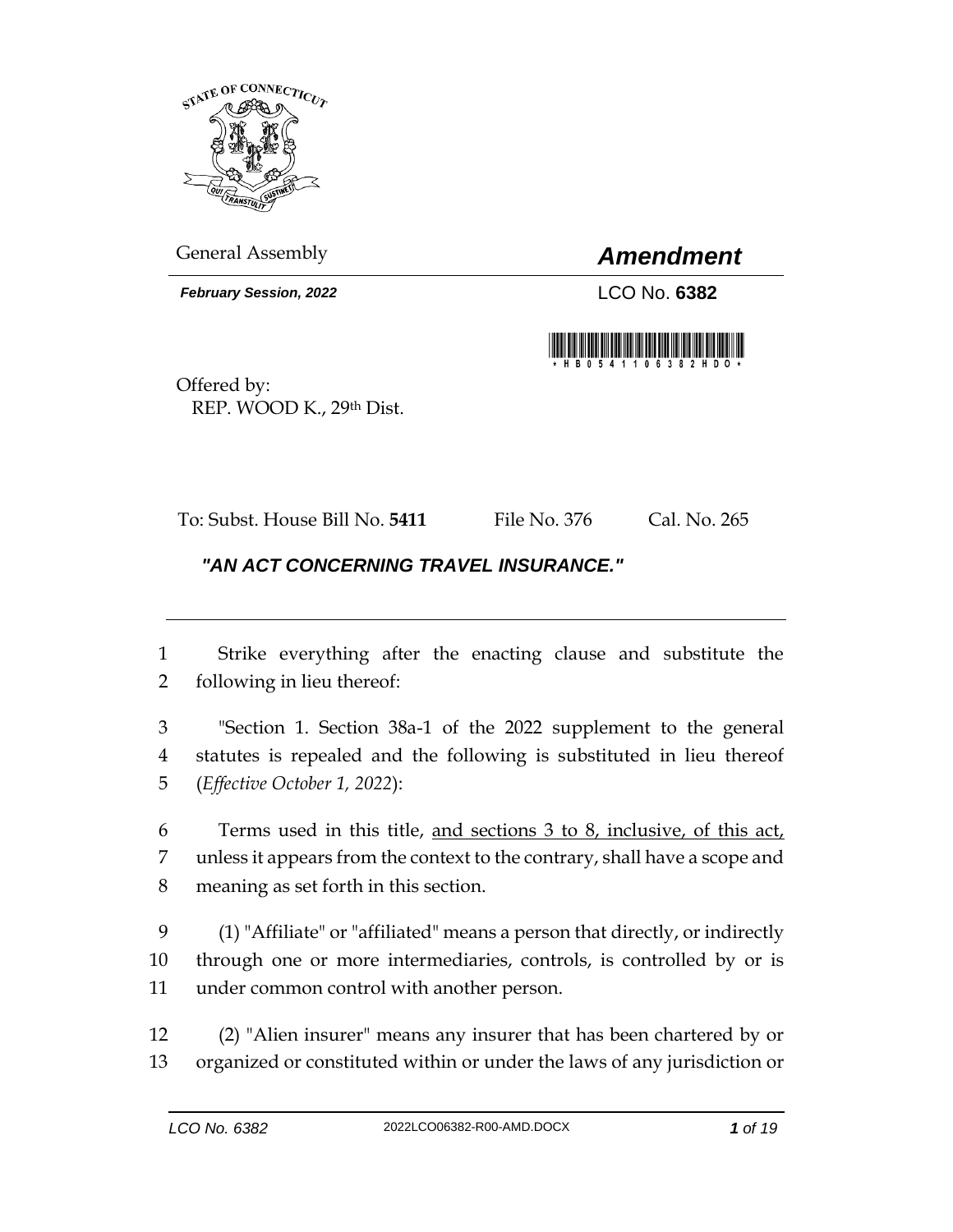country without the United States.

 (3) "Annuities" means all agreements to make periodical payments where the making or continuance of all or some of the series of the payments, or the amount of the payment, is dependent upon the continuance of human life or is for a specified term of years. This definition does not apply to payments made under a policy of life insurance.

(4) "Commissioner" means the Insurance Commissioner.

 (5) "Control", "controlled by" or "under common control with" means the possession, direct or indirect, of the power to direct or cause the direction of the management and policies of a person, whether through the ownership of voting securities, by contract other than a commercial contract for goods or nonmanagement services, or otherwise, unless the power is the result of an official position with the person.

 (6) "Domestic insurer" means any insurer that has been chartered by, incorporated, organized or constituted within or under the laws of this state.

 (7) "Domestic surplus lines insurer" means any domestic insurer that has been authorized by the commissioner to write surplus lines insurance.

 (8) "Foreign country" means any jurisdiction not in any state, district or territory of the United States.

 (9) "Foreign insurer" means any insurer that has been chartered by or organized or constituted within or under the laws of another state or a territory of the United States.

 (10) "Insolvency" or "insolvent" means, for any insurer, that it is unable to pay its obligations when they are due, or when its admitted assets do not exceed its liabilities plus the greater of: (A) Capital and surplus required by law for its organization and continued operation; or (B) the total par or stated value of its authorized and issued capital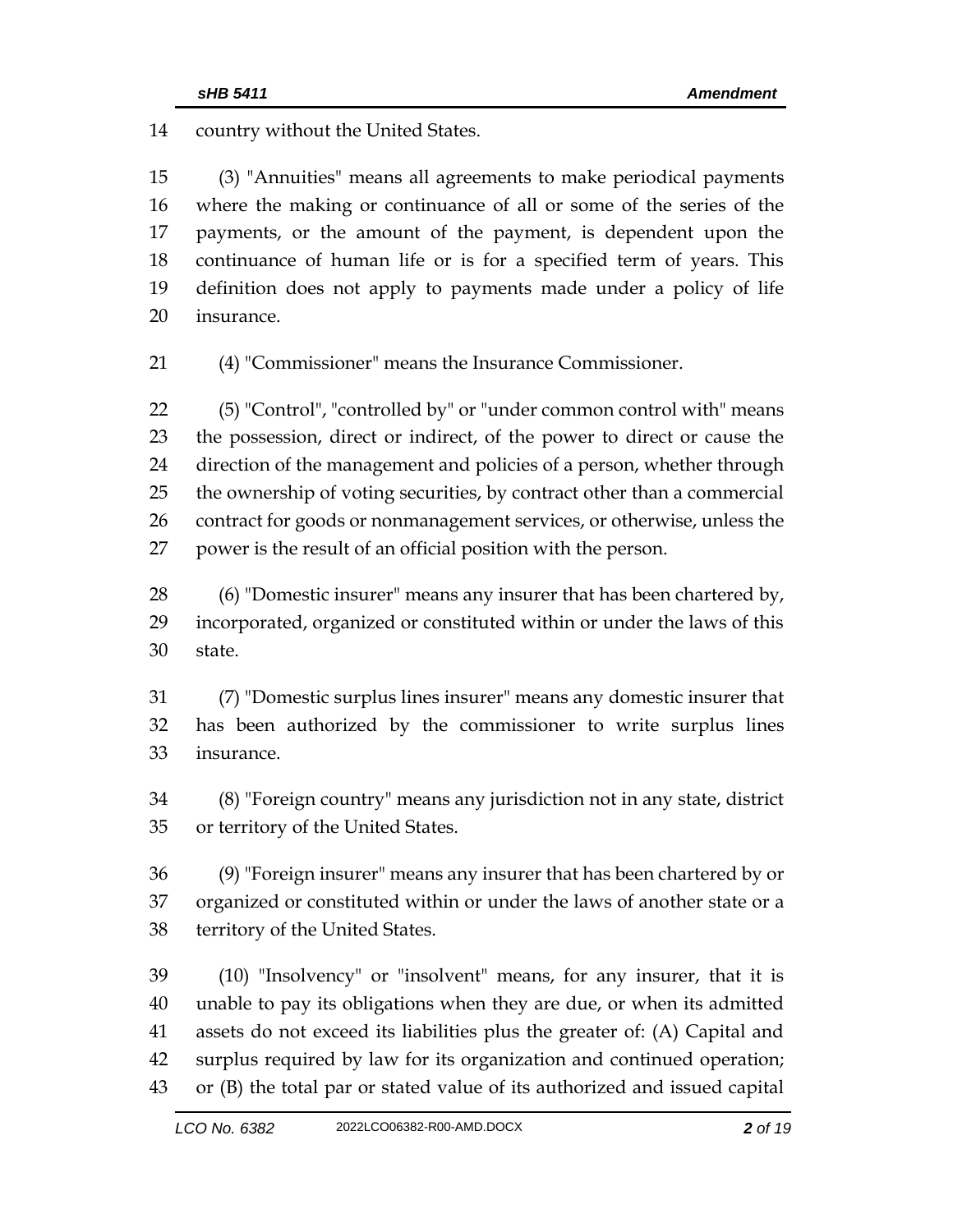stock. For purposes of this subdivision "liabilities" shall include but not be limited to reserves required by statute or by regulations adopted by the commissioner in accordance with the provisions of chapter 54 or specific requirements imposed by the commissioner upon a subject company at the time of admission or subsequent thereto.

 (11) "Insurance" means any agreement to pay a sum of money, provide services or any other thing of value on the happening of a particular event or contingency or to provide indemnity for loss in respect to a specified subject by specified perils in return for a consideration. In any contract of insurance, an insured shall have an interest which is subject to a risk of loss through destruction or impairment of that interest, which risk is assumed by the insurer and such assumption shall be part of a general scheme to distribute losses among a large group of persons bearing similar risks in return for a ratable contribution or other consideration.

 (12) "Insurer" or "insurance company" includes any person or combination of persons doing any kind or form of insurance business other than a fraternal benefit society, and shall include a receiver of any insurer when the context reasonably permits.

 (13) "Insured" means a person to whom or for whose benefit an insurer makes a promise in an insurance policy. The term includes policyholders, subscribers, members and beneficiaries. This definition applies only to the provisions of this title and does not define the meaning of this word as used in insurance policies or certificates.

 (14) "Life insurance" means insurance on human lives and insurances pertaining to or connected with human life. The business of life insurance includes granting endowment benefits, granting additional benefits in the event of death by accident or accidental means, granting additional benefits in the event of the total and permanent disability of the insured, and providing optional methods of settlement of proceeds. Life insurance includes burial contracts to the extent provided by section 38a-464.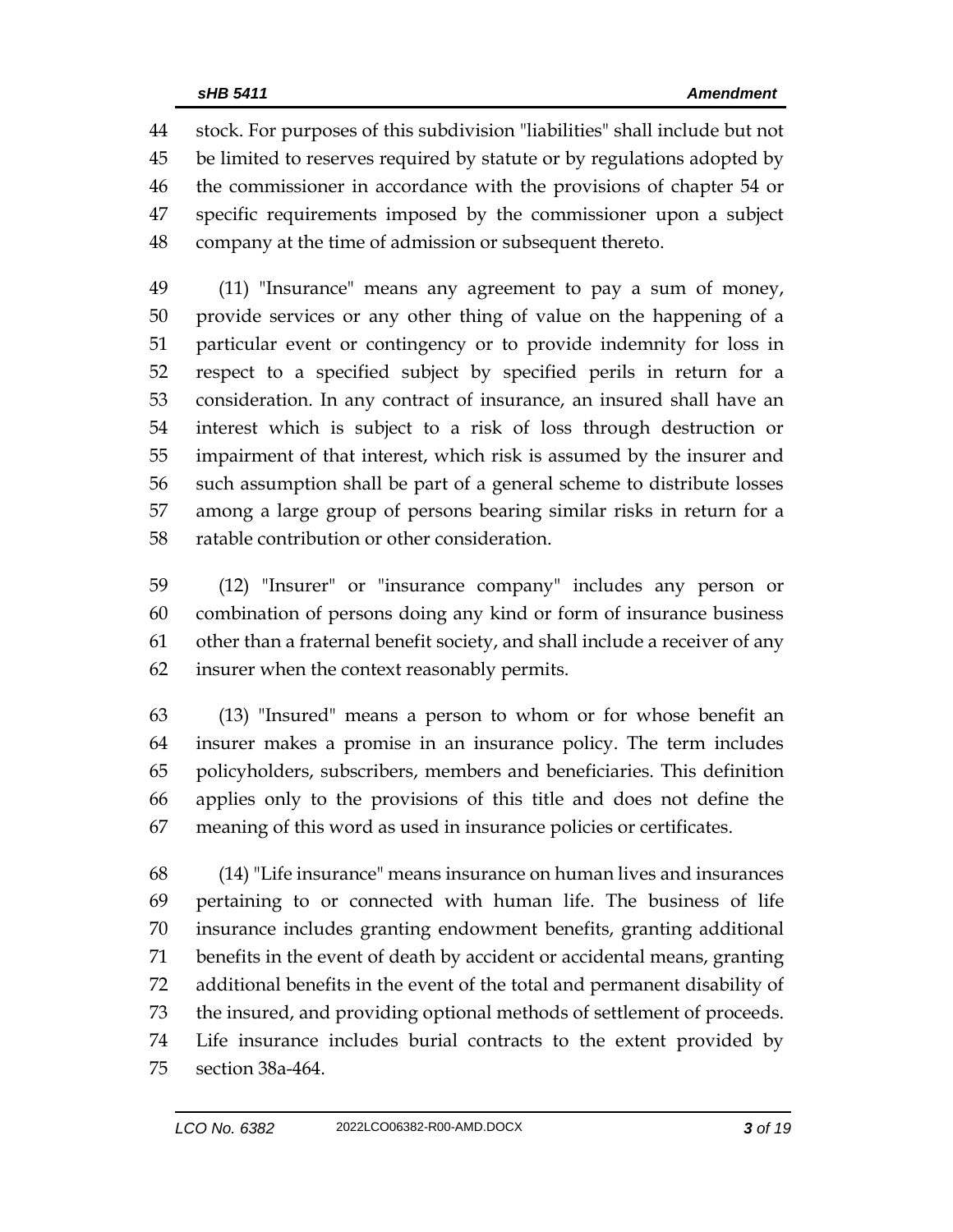| 76<br>77 | (15) "Mutual insurer" means any insurer without capital stock, the<br>managing directors or officers of which are elected by its members. |  |  |
|----------|-------------------------------------------------------------------------------------------------------------------------------------------|--|--|
| 78<br>79 | (16) "Person" means an individual, a corporation, a partnership, a<br>limited liability company, an association, a joint stock company, a |  |  |
| 80       | business trust, an unincorporated organization or other legal entity.                                                                     |  |  |
| 81       | (17) "Policy" means any document, including attached endorsements                                                                         |  |  |
| 82       | and riders, purporting to be an enforceable contract, which                                                                               |  |  |
| 83<br>84 | memorializes in writing some or all of the terms of an insurance<br>contract.                                                             |  |  |
| 85       | (18) "State" means any state, district, or territory of the United States.                                                                |  |  |
| 86       | (19) "Subsidiary" of a specified person means an affiliate controlled                                                                     |  |  |
| 87       | by the person directly, or indirectly through one or more intermediaries.                                                                 |  |  |
| 88       | (20) "Unauthorized insurer" or "nonadmitted insurer" means an                                                                             |  |  |
| 89       | insurer that has not been granted a certificate of authority by the                                                                       |  |  |
| 90       | commissioner to transact the business of insurance in this state or an                                                                    |  |  |
| 91       | insurer transacting business not authorized by a valid certificate.                                                                       |  |  |
| 92       | (21) "United States" means the United States of America, its territories                                                                  |  |  |
| 93       | and possessions, the Commonwealth of Puerto Rico and the District of                                                                      |  |  |
| 94       | Columbia.                                                                                                                                 |  |  |
| 95       | Sec. 2. Section 38a-398 of the general statutes is repealed and the                                                                       |  |  |
| 96       | following is substituted in lieu thereof (Effective October 1, 2022):                                                                     |  |  |
|          |                                                                                                                                           |  |  |
| 97       | (a) [As used in] For the purposes of this section and sections $3$ to $8$ ,                                                               |  |  |
| 98       | inclusive, of this act:                                                                                                                   |  |  |
| 99       | [(1) "Travel insurance" means insurance, provided under an                                                                                |  |  |
| 100      | individual or a group or master insurance policy, for the following                                                                       |  |  |
| 101      | personal risks incident to planned travel: (A) Interruption or                                                                            |  |  |
| 102      | cancellation of a trip or an event; (B) loss of baggage or personal effects;                                                              |  |  |
| 103      | (C) damage to accommodations or rental vehicles; or (D) sickness,                                                                         |  |  |
| 104      | accident, disability or death occurring during travel;]                                                                                   |  |  |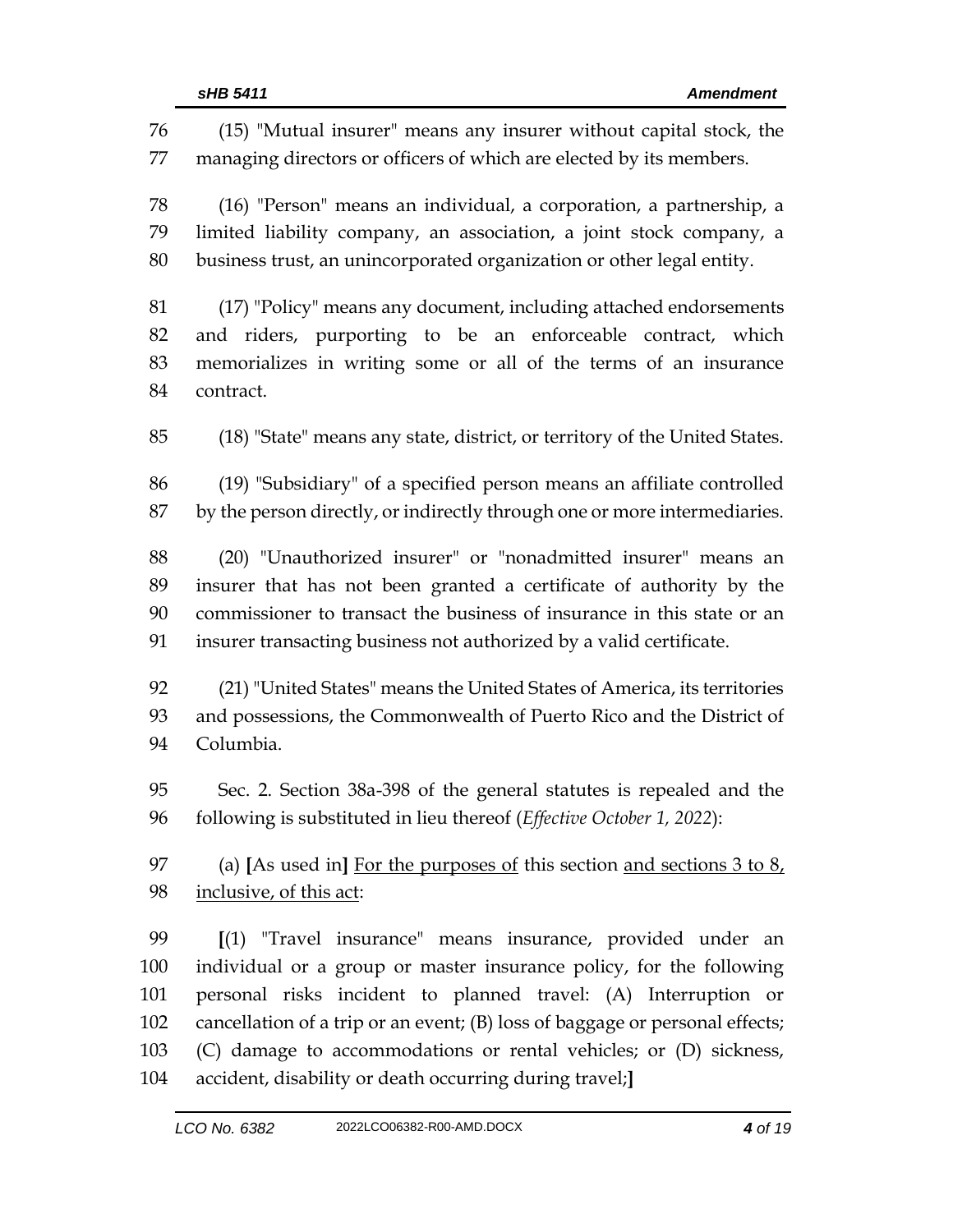| 105 | (1) "Aggregator web site" means an Internet web site that provides          |  |  |  |
|-----|-----------------------------------------------------------------------------|--|--|--|
| 106 | access to information concerning insurance products from more than          |  |  |  |
| 107 | one insurer, including, but not limited to, product and insurer             |  |  |  |
| 108 | information, for use in insurance product comparison shopping.              |  |  |  |
|     |                                                                             |  |  |  |
| 109 | (2) "Blanket travel insurance policy" means a policy of travel              |  |  |  |
| 110 | insurance issued to an eligible group that provides coverage: (A) For       |  |  |  |
| 111 | specific classes of persons defined in such policy of travel insurance; and |  |  |  |
| 112 | (B) to all members of such eligible group without imposing a separate       |  |  |  |
| 113 | charge on any individual member of such eligible group.                     |  |  |  |
| 114 | (3) "Cancellation fee waiver" means a noninsurance contractual              |  |  |  |
| 115 | agreement between a supplier of travel services and a consumer to           |  |  |  |
| 116 | waive some or all of the nonrefundable cancellation fee provisions of       |  |  |  |
| 117 | such supplier's underlying travel contract regardless of the reason for     |  |  |  |
| 118 | the cancellation or form of reimbursement.                                  |  |  |  |
| 119 | (4) "Designated travel retailer" means a travel retailer designated by      |  |  |  |
| 120 | a limited lines travel insurance producer to offer and disseminate travel   |  |  |  |
| 121 |                                                                             |  |  |  |
| 122 | insurance to residents of this state on behalf of the limited lines travel  |  |  |  |
|     | insurance producer.                                                         |  |  |  |
| 123 | (5) "Eligible group" means, with respect to travel insurance, a group       |  |  |  |
| 124 | of two or more persons who are engaged in a common enterprise or            |  |  |  |
| 125 | have an economic, educational or social affinity or relationship,           |  |  |  |
| 126 | including, but not limited to: (A) Any entity that is engaged in the        |  |  |  |
| 127 | business of providing travel or travel services, including, but not limited |  |  |  |
| 128 | to, tour operators, lodging providers, vacation property owners, hotels,    |  |  |  |
| 129 | resorts, travel clubs, travel agencies, property managers, cultural         |  |  |  |
| 130 | exchange programs and common carriers, including, but not limited to,       |  |  |  |
| 131 | airlines, cruise lines, railroads, steamship companies and public bus       |  |  |  |
| 132 | carriers, provided all members or customers of such group have a            |  |  |  |
| 133 | common exposure to risk attendant to travel with respect to a particular    |  |  |  |
| 134 | type of travel or traveler; (B) a college, school or other institution of   |  |  |  |
| 135 | learning, provided any blanket travel insurance policy issued to the        |  |  |  |
| 136 | college, school or other institution of learning provides coverage for the  |  |  |  |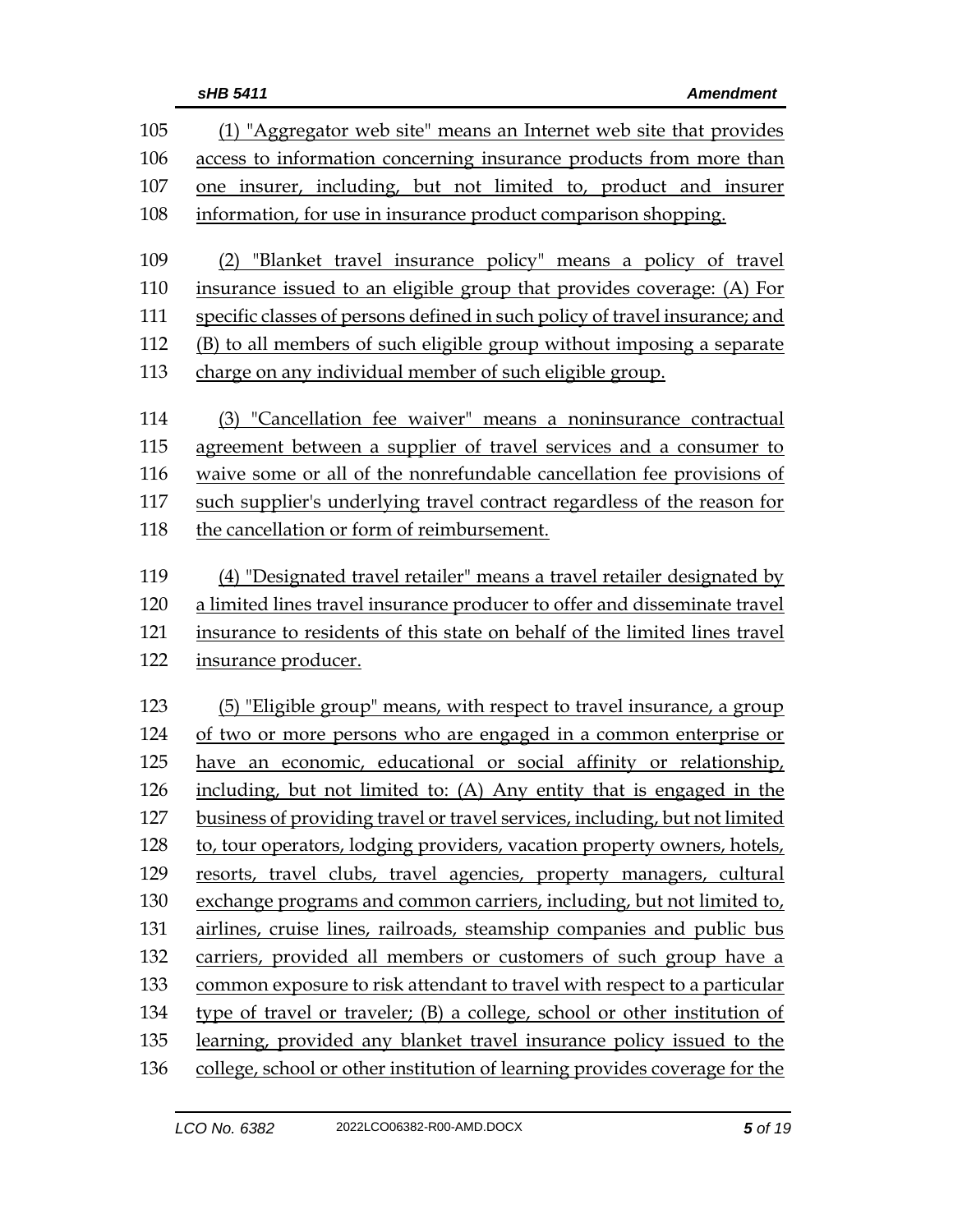students, teachers, employees or volunteers of such college, school or institution of higher learning; (C) an employer, provided any blanket travel insurance policy issued to the employer provides coverage for a group of employees, volunteers, contractors, directors, dependents or guests of such employer; (D) a sports team, camp or sponsor of such sports team or camp, provided any blanket travel insurance policy issued to such team, camp or sponsor provides coverage for participants, members, campers, employees, officials, supervisors or volunteers of such team, camp or sponsor; (E) a religious, charitable, recreational, educational or civic organization, or branch of such religious, charitable, recreational, educational or civic organization, provided any blanket travel insurance policy issued to such organization or branch provides coverage for a group of members, participants or volunteers of such organization or branch; (F) a financial institution or financial institution vendor, or a parent holding company, trustee or agent of, or designated by, one or more financial institutions or financial institution vendors, including, but not limited to, account holders, credit card holders, debtors, guarantors or purchasers; (G) an incorporated or unincorporated association, including, but not limited to, a labor union, that has a common interest, constitution and bylaws and is maintained, in good faith, for a purpose other than obtaining insurance for members of, or participants in, such association covering the members of such association; (H) a trust or the trustees of a fund approved by the commissioner and established, created or maintained for the benefit of, and covering, members, employees or customers of one or more of the associations described in subparagraph (G) of this subdivision; (I) an entertainment production company, provided any blanket travel insurance policy issued to the entertainment production company provides coverage for a group of participants, volunteers, audience members, contestants or workers of such entertainment production company; (J) a volunteer fire department, police department, ambulance service, first aid service, rescue service, court or civil defense organization, or any similar voluntary group; (K) a preschool, daycare institution for children or adults or a senior citizen club; (L) an automobile or truck rental or leasing company covering,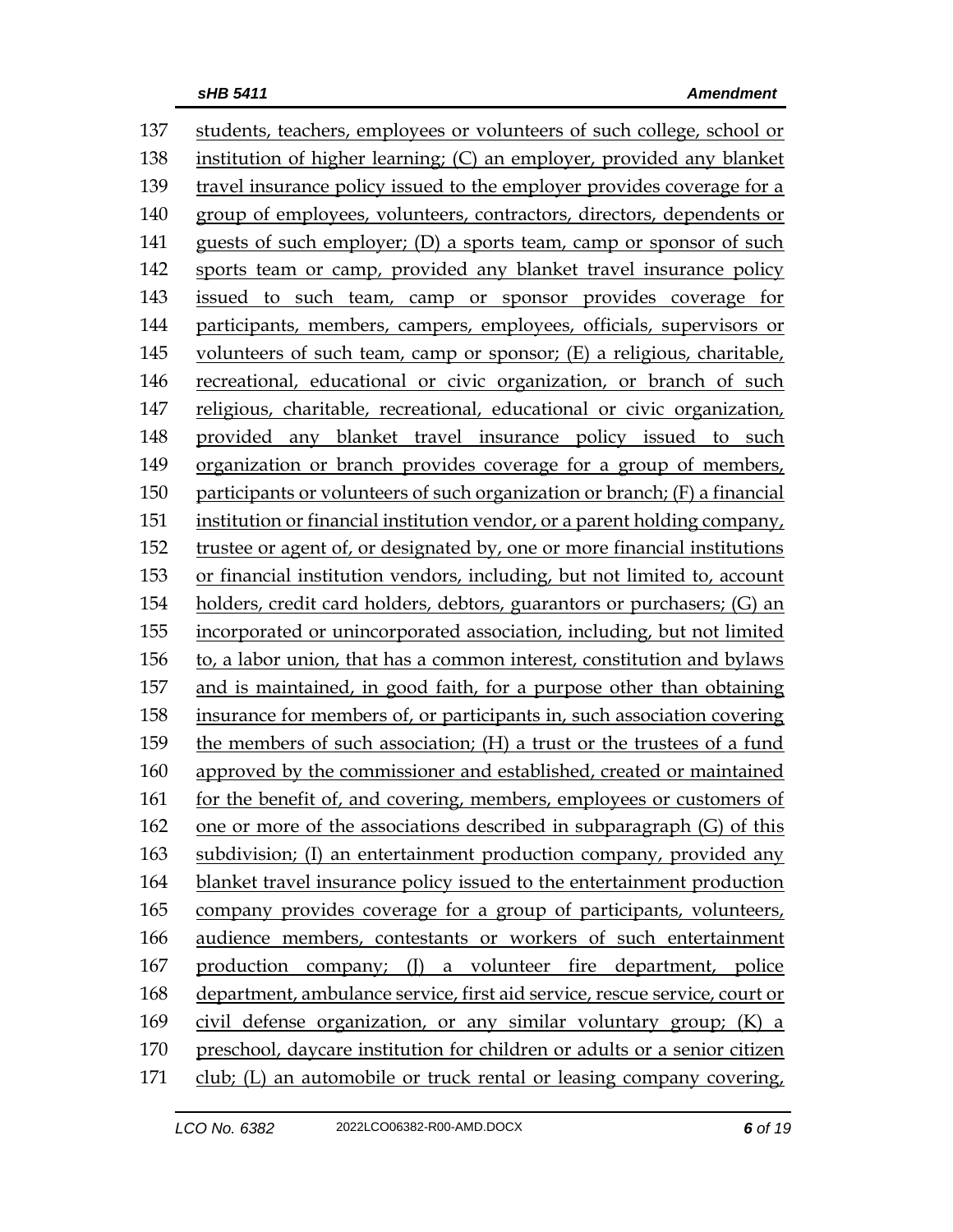under a blanket travel insurance policy, a group of individuals who may become renters or lessees of, or passengers on, a rented or leased automobile or truck due to their travel status on such rented or leased automobile or truck, provided the common carrier, operator, owner or lessor of the rented or leased automobile or truck, or the automobile or truck rental or leasing company, is the policyholder of the blanket travel insurance policy providing such coverage; or (M) any other group if the commissioner determines the members are engaged in a common enterprise, or have an economic, educational or social affinity or relationship and issuance of the policy is not in conflict with the public interest. (6) "Fulfillment materials" means documentation sent to a purchaser of a travel protection plan that (A) confirms purchase of such travel protection plan, and (B) provides the coverage and assistance details for such travel protection plan. (7) "Group travel insurance" means travel insurance issued to an eligible group. **[**(2)**]** (8) "Limited lines travel insurance producer" means **[**an individual who or business entity that is authorized under subsection (b) of this section to sell, solicit or negotiate travel insurance;**]** a (A) licensed managing general agent or third-party administrator, (B) licensed insurance producer, including a limited lines producer, designated by an insurer as the travel insurance supervising entity, or (C) travel administrator. **[**(3) "Offer and disseminate,"**]** (9) "Offer and disseminate" means, with respect to travel insurance, **[**means**]** the provision of general information about or general services for travel insurance, including: (A) A 199 description of the coverage and price of a <u>policy of</u> travel insurance; **[**policy;**]** (B) the processing of an application for a policy of travel insurance; **[**policy;**]** (C) the collection of a premium for a policy of travel

 insurance; **[**policy;**]** or (D) the performance of other activities not requiring a license and permitted in this state concerning a policy of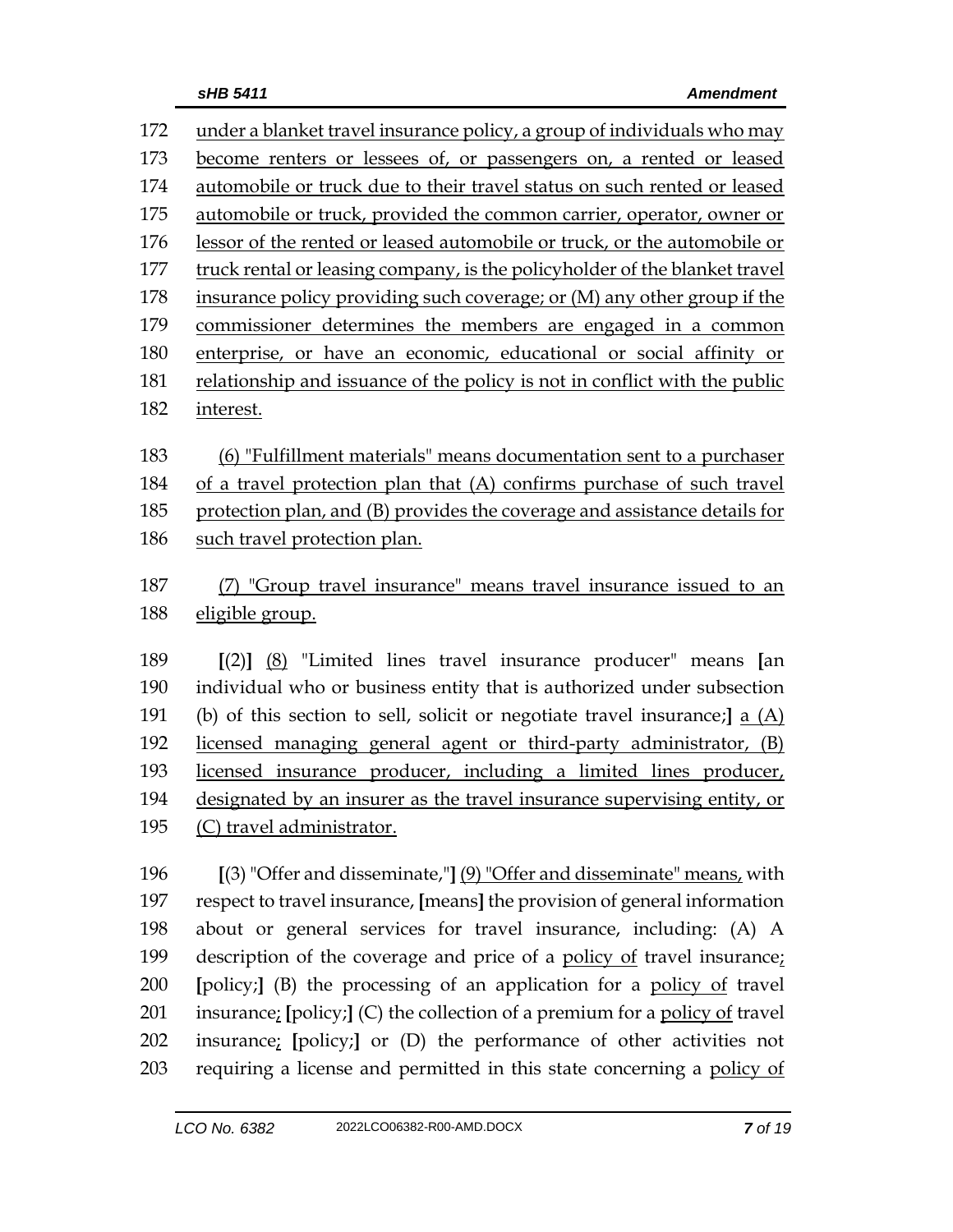| 204 | travel insurance. [policy;]                                                 |  |  |
|-----|-----------------------------------------------------------------------------|--|--|
| 205 | (10) "Primary certificate holder" means an individual who elects            |  |  |
| 206 | coverage under and purchases travel insurance provided under a policy       |  |  |
| 207 | of group travel insurance.                                                  |  |  |
| 208 | (11) "Primary policyholder" means an individual who elects and              |  |  |
| 209 | purchases travel insurance provided under an individual policy of           |  |  |
| 210 | travel insurance.                                                           |  |  |
| 211 | (12) "Travel administrator" means a person who, directly or                 |  |  |
| 212 | indirectly, underwrites travel insurance, collects charges, collateral or   |  |  |
| 213 | premiums in connection with travel insurance or adjusts or settles travel   |  |  |
| 214 | insurance claims for residents of this state, unless such person: (A)       |  |  |
| 215 | Works for, and to the extent that such person's activities are subject to   |  |  |
| 216 | the supervision and control of, a travel administrator; (B) is a licensed   |  |  |
| 217 | insurance producer selling insurance or engaged in administrative and       |  |  |
| 218 | claims-related activities within the scope of such insurance producer's     |  |  |
| 219 | license; (C) is a designated travel retailer offering and disseminating     |  |  |
| 220 | travel insurance and registered under the license of a limited lines travel |  |  |
| 221 | insurance producer; (D) is an individual adjusting or settling claims in    |  |  |
| 222 | such individual's normal course of business or practice, or a lawyer        |  |  |
| 223 | settling a client's claim and who does not collect charges or premiums      |  |  |
| 224 | in connection with insurance transactions; or $(E)$ is a business entity    |  |  |
| 225 | affiliated with a licensed insurer and administering the direct and         |  |  |
| 226 | assumed travel insurance business of such licensed affiliated insurer.      |  |  |
| 227 | (13) "Travel assistance services" means any noninsurance services for       |  |  |
| 228 | which a consumer is not indemnified based on a fortuitous event and         |  |  |
| 229 | where providing such noninsurance services does not transfer or shift       |  |  |
| 230 | any risk in a manner that constitutes the business of insurance,            |  |  |
| 231 | including, but not limited to: (A) Security advisories; (B) destination     |  |  |
| 232 | information; (C) vaccination and immunization information services;         |  |  |
| 233 | (D) travel reservation services; (E) entertainment; (F) activity and event  |  |  |
| 234 | planning; (G) translation assistance; (H) emergency messaging; (I)          |  |  |
| 235 | international legal and medical referrals; (J) medical case monitoring;     |  |  |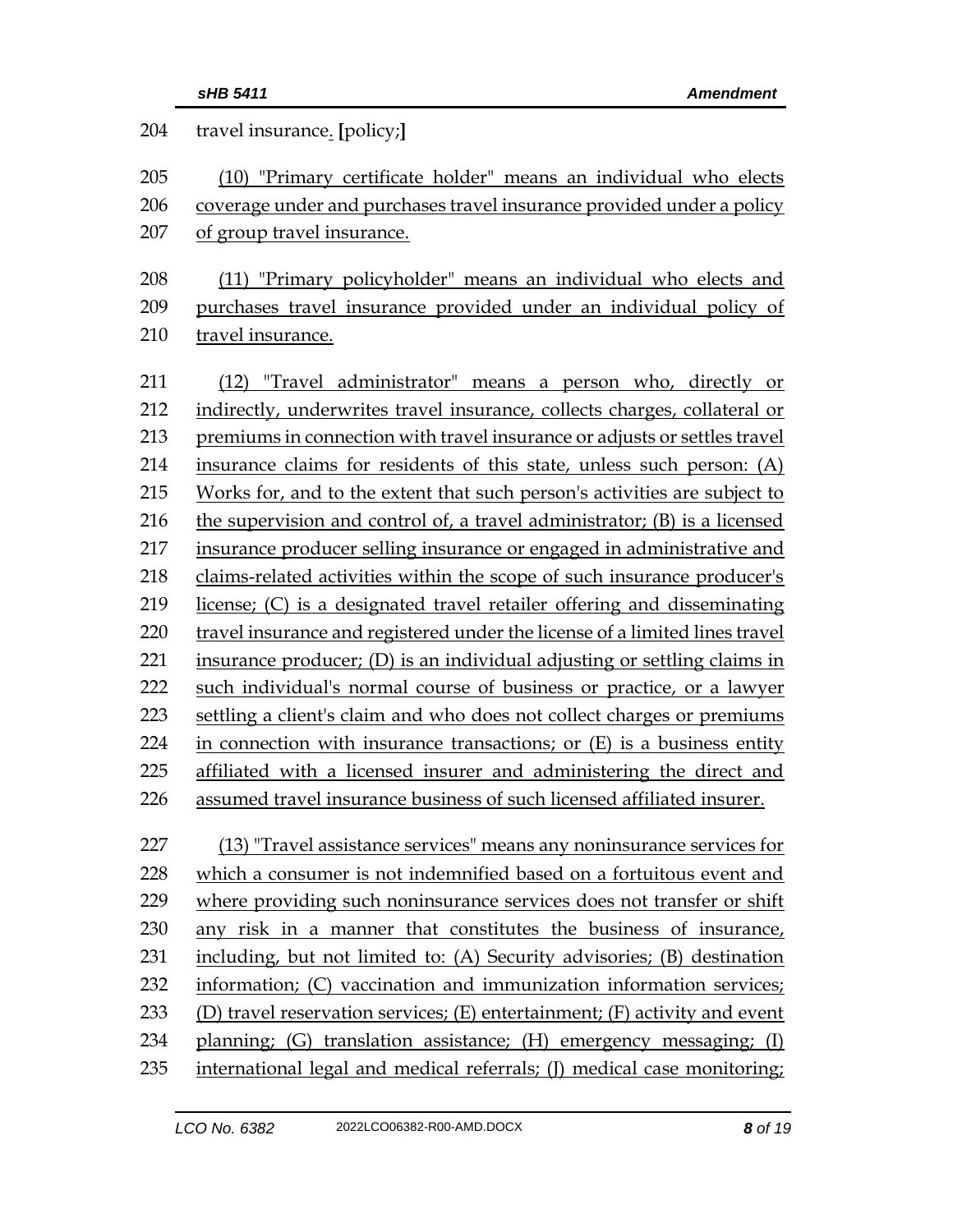| 236 | (K) transportation arrangement coordination; (L) emergency cash               |  |  |  |
|-----|-------------------------------------------------------------------------------|--|--|--|
| 237 | transfer assistance; (M) medical prescription replacement assistance; (N)     |  |  |  |
| 238 | passport and other travel document replacement assistance; (O) lost           |  |  |  |
| 239 | luggage assistance; $(P)$ concierge services; and $(Q)$ any service furnished |  |  |  |
| 240 | in connection with a planned trip or travel.                                  |  |  |  |
| 241 | (14) (A) "Travel insurance" means insurance, provided under an                |  |  |  |
| 242 |                                                                               |  |  |  |
| 243 | individual, group or blanket insurance policy, for the following              |  |  |  |
| 244 | personal risks incident to planned travel: (i) Interruption or cancellation   |  |  |  |
|     | of a trip or an event; (ii) loss of baggage or personal effects; (iii) damage |  |  |  |
| 245 | to accommodations or rental vehicles; (iv) sickness, accident, disability     |  |  |  |
| 246 | or death occurring during travel; (v) emergency evacuation; (vi)              |  |  |  |
| 247 | repatriation of remains; or (vii) any other contractual obligation to         |  |  |  |
| 248 | indemnify or pay a specified amount to a traveler upon determinable           |  |  |  |
| 249 | contingencies that are related to travel as approved by the                   |  |  |  |
| 250 | commissioner.                                                                 |  |  |  |
| 251 | (B) "Travel insurance" does not include: (i) Major medical plans that         |  |  |  |
| 252 | provide comprehensive medical protection for a traveler with a trip           |  |  |  |
| 253 | lasting longer than six months, including, but not limited to, a traveler     |  |  |  |
| 254 | working or residing outside of the United States as an expatriate; or (ii)    |  |  |  |
| 255 | a product that requires a specific insurance producer license.                |  |  |  |
| 256 | (15) "Travel protection plan" means a plan that includes travel               |  |  |  |
| 257 | insurance, travel assistance services or a cancellation fee waiver.           |  |  |  |
|     |                                                                               |  |  |  |
| 258 | $[(4)]$ $(16)$ "Travel retailer" means a business entity that makes,          |  |  |  |
| 259 | arranges or offers [travel services; and] planned travel and may offer        |  |  |  |
| 260 | and disseminate travel insurance as a service to its customers on behalf      |  |  |  |
| 261 | of a limited lines travel insurance producer and under the direction of       |  |  |  |
| 262 | such travel insurance producer.                                               |  |  |  |
| 263 | [(5) "Designated travel retailer" means a travel retailer designated by       |  |  |  |
| 264 | a limited lines travel insurance producer to offer and disseminate travel     |  |  |  |
| 265 | insurance to residents of this state on such producer's behalf.]              |  |  |  |
| 266 | (b) (1) (A) Any individual or business entity that wishes to act as a         |  |  |  |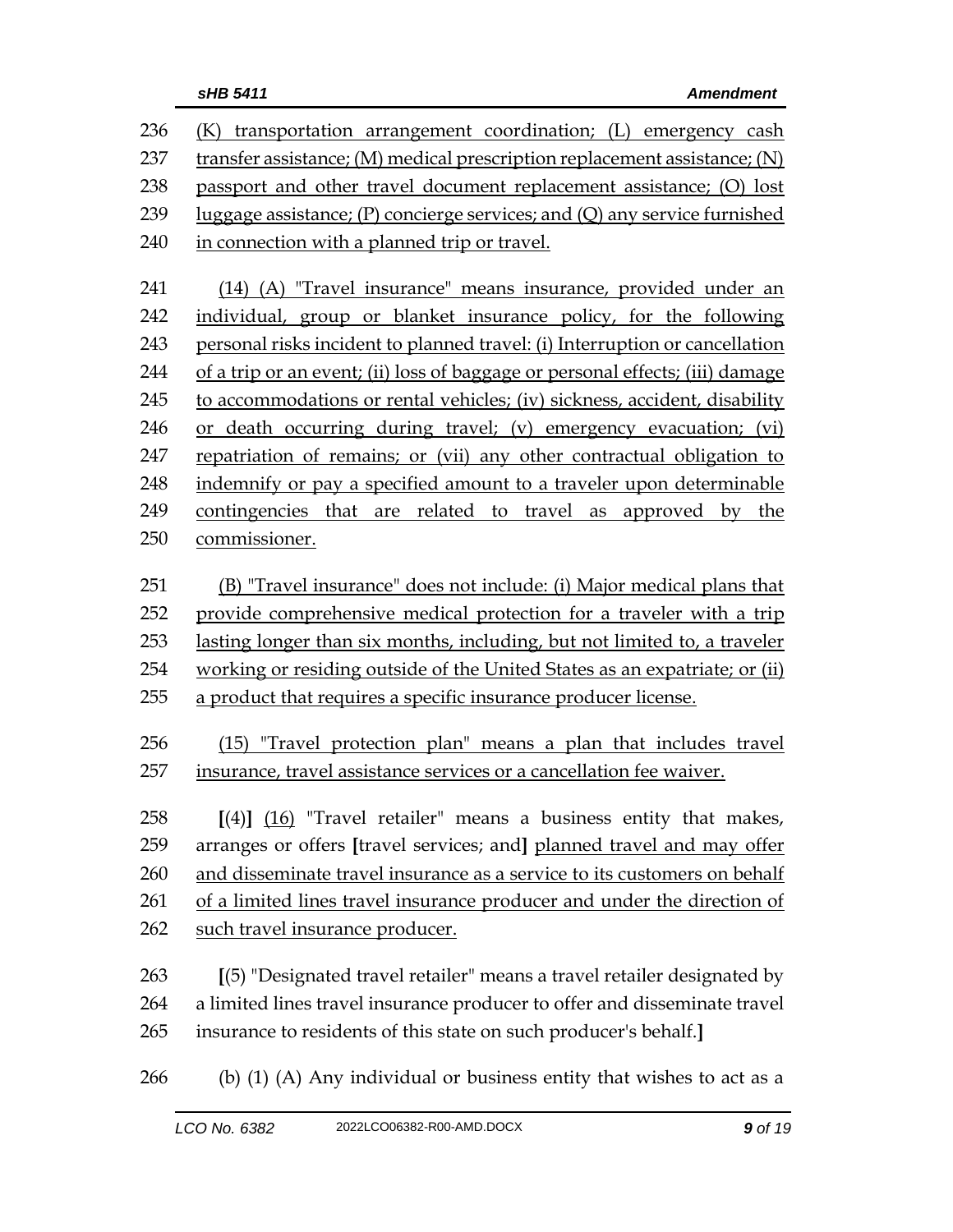limited lines travel insurance producer in this state may apply to the Insurance Commissioner for authorization to act as a limited lines travel insurance producer and to sell, solicit or negotiate travel insurance 270 through an insurance company licensed or authorized to do business in 271 this state. Such application shall be submitted on such form and in such manner as prescribed by the commissioner and shall be accompanied by the fee required under section 38a-11. The commissioner shall not approve such application unless (i) the applicant has paid all applicable filing and licensing fees required under this title, and (ii) for an applicant that is a business entity, the employee designated pursuant to subparagraph (A) of subdivision (3) of this subsection and the president, secretary, treasurer and any other officer or individual who directs or controls the insurance operations of the applicant has complied with any fingerprinting requirements applicable to insurance producers in the resident state of the applicant.

 (B) The commissioner may approve or deny such application. Any such authorization shall be in force until the commissioner suspends or revokes such authorization or the commissioner suspends, revokes or refuses to renew the individual's or insurance company's license or authorization to do business in this state.

 (2) Each limited lines travel insurance producer that is a business entity shall, at the time such application is approved by the commissioner, establish and maintain a registry, on a form prescribed by the commissioner, of its designated travel retailers. Such producer shall update the registry annually and shall include: (A) The name, address and contact information of each designated travel retailer; (B) the name, address and contact information of an officer or individual who directs or controls each designated travel retailer's operations; (C) the federal tax identification number of each designated travel retailer; and (D) a certification by such producer that the designated travel retailer has not engaged in conduct prohibited under 18 USC 1033, as amended from time to time. Upon request by the commissioner, a limited lines travel insurance producer shall make such registry available to the commissioner or the commissioner's designee for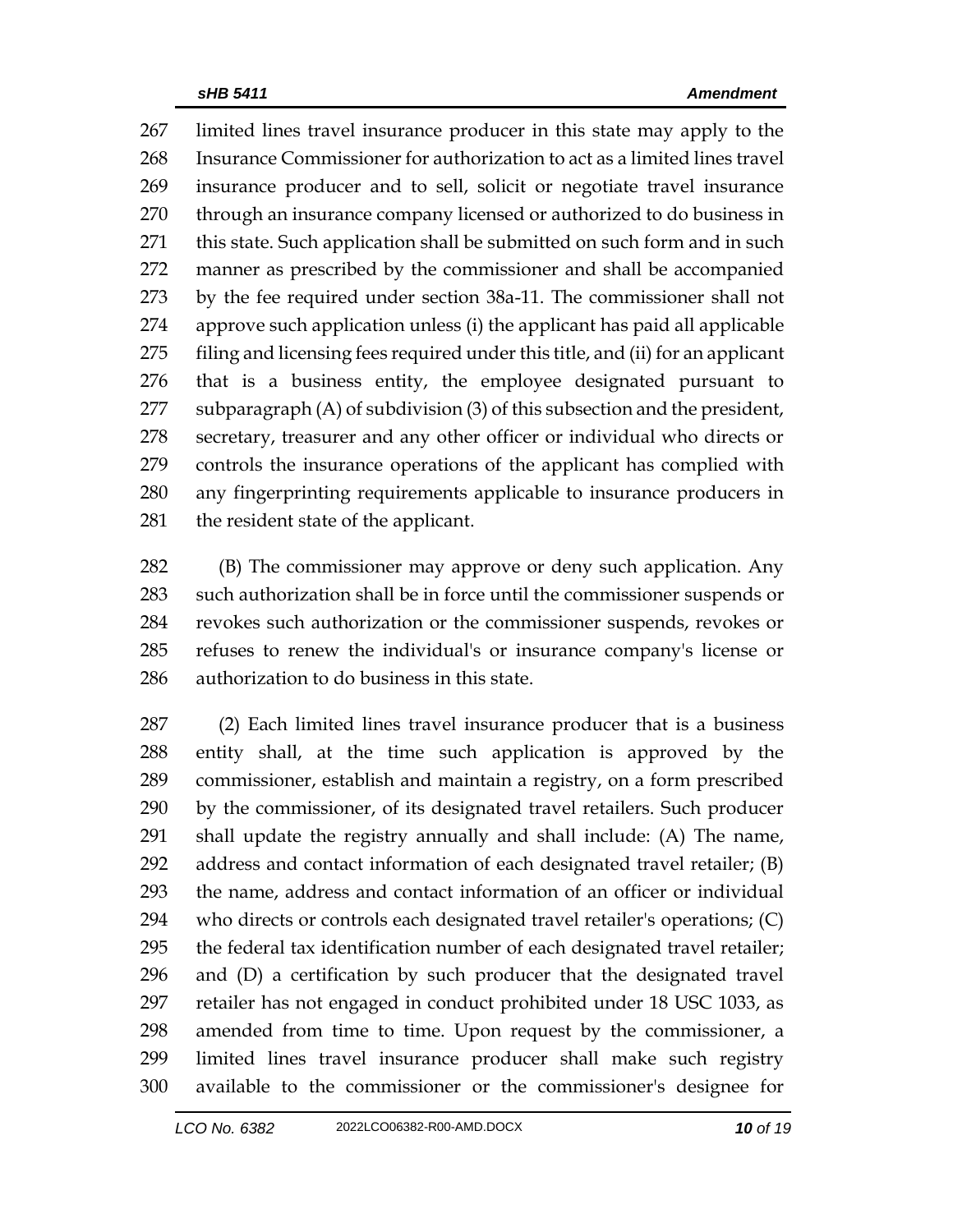inspection and examination during the regular business hours of such limited lines travel insurance producer.

 (3) (A) Each limited lines travel insurance producer that is a business entity shall designate an employee, who is an insurance producer licensed in this state, as the individual responsible for the limited lines travel insurance producer's compliance with this section, including supervision of its designated travel retailers.

 (B) Each limited lines travel insurance producer that is a business entity shall be responsible for the acts of its designated travel retailers and shall use reasonable means to ensure each designated travel retailer's compliance with this section.

 (4) Each limited lines travel insurance producer that is a business entity shall require each employee and authorized representative of its designated travel retailers to receive instruction or training on the offer and dissemination of travel insurance. Such instruction or training may be subject to review by the commissioner and shall include, at a minimum, information about (A) the types of travel insurance offered through the travel retailer, (B) ethical sales practices, and (C) required disclosures to prospective insureds.

 (5) Each limited lines travel insurance producer that is a business entity or designated travel retailer shall provide to purchasers of a travel insurance policy: (A) A description or a copy of the material terms of such policy; (B) a description of the process for filing a claim under such policy; (C) a description of the process for the review or cancellation of such policy; and (D) the identity of and contact information for the insurance company issuing such policy and the limited lines travel insurance producer.

 (c) (1) A travel retailer that does not employ a licensed insurance producer or is not licensed or authorized to transact the business of insurance in this state may offer and disseminate travel insurance to residents of this state, if (A) it is a designated travel retailer, and (B) its travel insurance-related activities are limited to those authorized under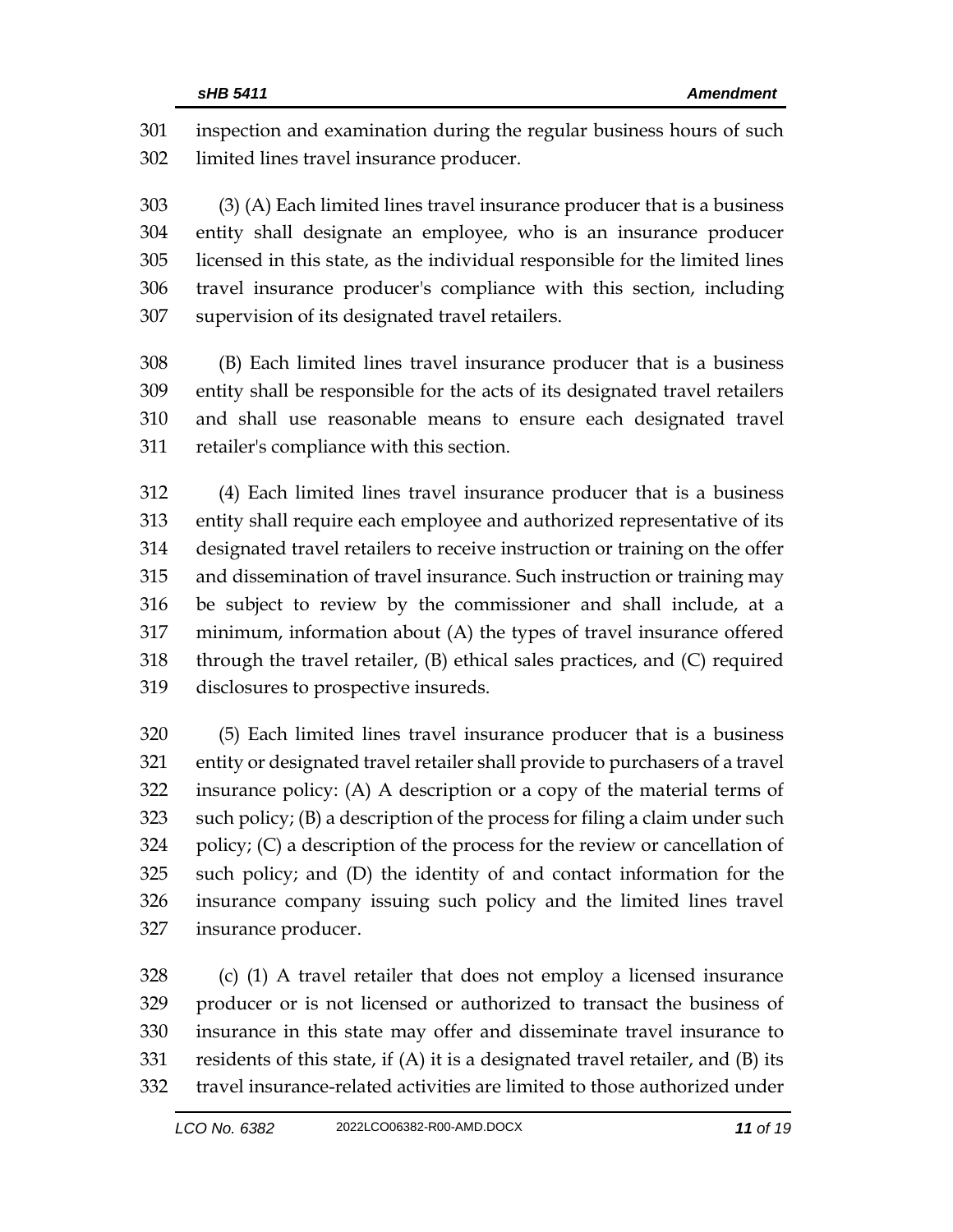this section.

 (2) A travel retailer shall make available to prospective insureds brochures or other written materials that: (A) Provide the identity of and contact information for the insurance company issuing the travel insurance policy and the limited lines travel insurance producer; (B) explain that the purchase of travel insurance is not required to purchase any other product or service from the travel retailer; and (C) explain that such travel retailer is permitted to provide general information about the travel insurance offered through the travel retailer, including a description of the coverage and price, but is not qualified or authorized to answer questions about the terms and conditions of such travel insurance or evaluate the adequacy of the prospective insured's existing insurance coverage.

 (3) A designated travel retailer may receive compensation from a limited lines travel insurance producer or the insurance company issuing a travel insurance policy for services related to the offer and dissemination of travel insurance as agreed to by such designated travel retailer and such limited lines travel insurance producer or insurance company.

 (4) An employee or authorized representative of a travel retailer shall not be required to be licensed as an insurance producer unless such employee or authorized representative: (A) Evaluates or interprets the terms, benefits or conditions of travel insurance offered by the travel retailer; (B) evaluates or provides advice regarding a prospective insured's existing insurance coverage; or (C) holds himself or herself out as a licensed insurance producer or an insurance expert.

 (d) (1) A violation of this section by a limited lines travel insurance producer shall be deemed an unfair or deceptive insurance practice under section 38a-816.

 (2) A violation of this section by a travel retailer shall be deemed an unfair or deceptive trade practice under subsection (a) of section 42- 110b.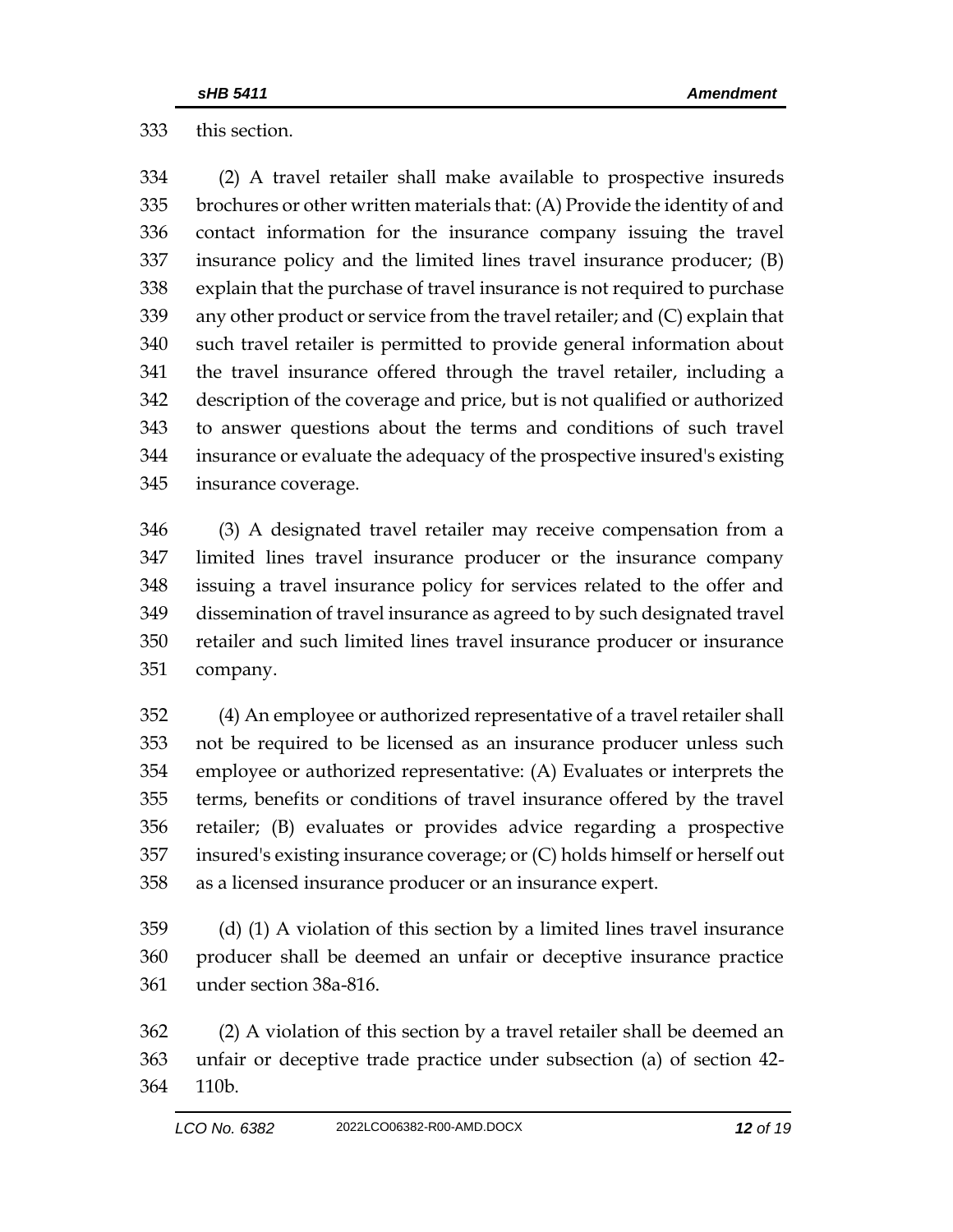Sec. 3. (NEW) (*Effective October 1, 2022*) (a) Travel insurance shall be classified and filed in this state, for the purposes of rates and forms, under an inland marine line of insurance, except if travel insurance provides coverage for sickness, accident, disability or death occurring during travel, either exclusively or in conjunction with related coverages of emergency evacuation or repatriation of remains, or incidental limited property and casualty benefits such as baggage or trip cancellation, such travel insurance may be filed in this state under either an accident and health line of insurance or an inland marine line of insurance.

 (b) Travel insurance may be in the form of an individual, group or blanket policy.

 (c) The commissioner may prescribe eligibility and underwriting standards for travel insurance, provided such standards are based on travel protection plans designed for individual or identified marketing or distribution channels and meet this state's underwriting standards for inland marine lines of insurance.

 Sec. 4. (NEW) (*Effective October 1, 2022*) (a) All persons offering travel insurance in this state are subject to section 38a-816 of the general statutes, except as otherwise provided in this section.

 (b) Offering or selling a travel insurance policy that cannot reasonably result in payment of claims for an insured under the policy is an unfair trade practice under section 38a-816 of the general statutes.

 (c) All documents provided to a consumer prior to the purchase of a policy of travel insurance, including, but not limited to, sales materials, advertising materials and marketing materials, shall be consistent with the policy of travel insurance, including, but not limited to, forms, endorsements, policies, rate filings and certificates of insurance.

 (d) If a policy or certificate of travel insurance contains any preexisting condition exclusion, information concerning, and an opportunity to learn more about, such preexisting condition exclusion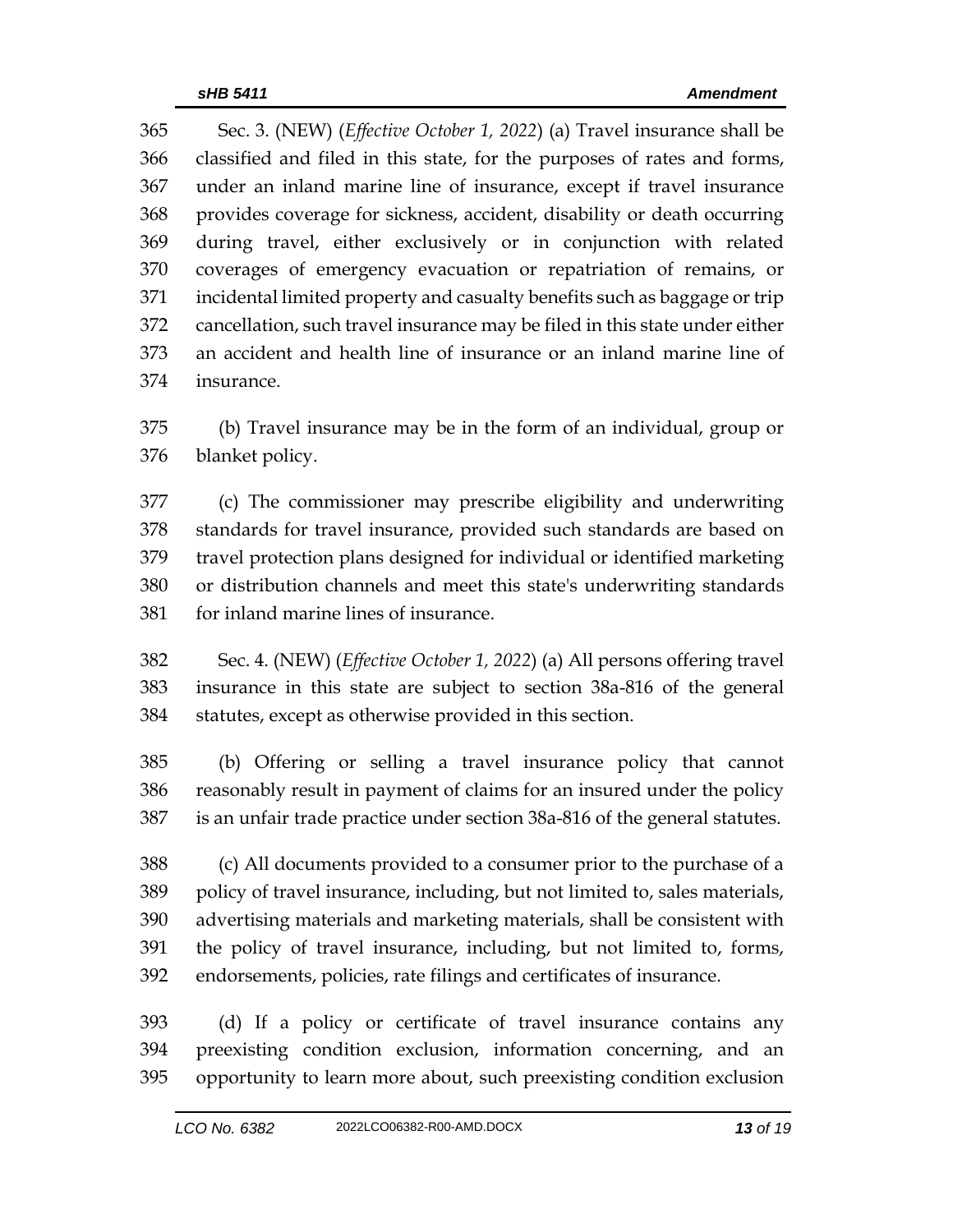shall be provided to a consumer at any time prior to the time that the consumer purchases such policy or certificate of travel insurance, and any such preexisting condition exclusion shall be provided to a consumer in the fulfillment materials for a travel protection plan that includes travel insurance. (e) (1) If a consumer purchases a travel protection plan in this state, the following shall be provided to the consumer as soon as practicable following the time that such consumer purchases such travel protection plan: (A) The fulfillment materials for such travel protection plan; (B) A description, or a copy of, the material terms of any travel insurance coverage included in such travel protection plan; (C) A description of the process for filing a claim under any travel insurance coverage included in such travel protection plan; (D) A description of the process for review or cancellation of any travel insurance coverage included in such travel protection plan; and (E) The identity of, and contact information for, the insurer issuing any travel insurance coverage included in such travel protection plan. (2) Unless the insured departs on a covered trip, or files a claim under such coverage, the policyholder or certificate holder may cancel the policy or certificate for a full refund of the travel protection plan price from the date of purchase of the travel protection plan until at least: (A) Fifteen days following the date of delivery of such travel protection plan's fulfillment materials by mail; or (B) Ten days following the date of delivery of such travel protection plan's fulfillment materials by any means other than mail. For the purposes of this subparagraph and subparagraph (A) of subdivision (2) of subsection (e) of this section, delivery means handling fulfillment materials to the policyholder or certificate holder or sending fulfillment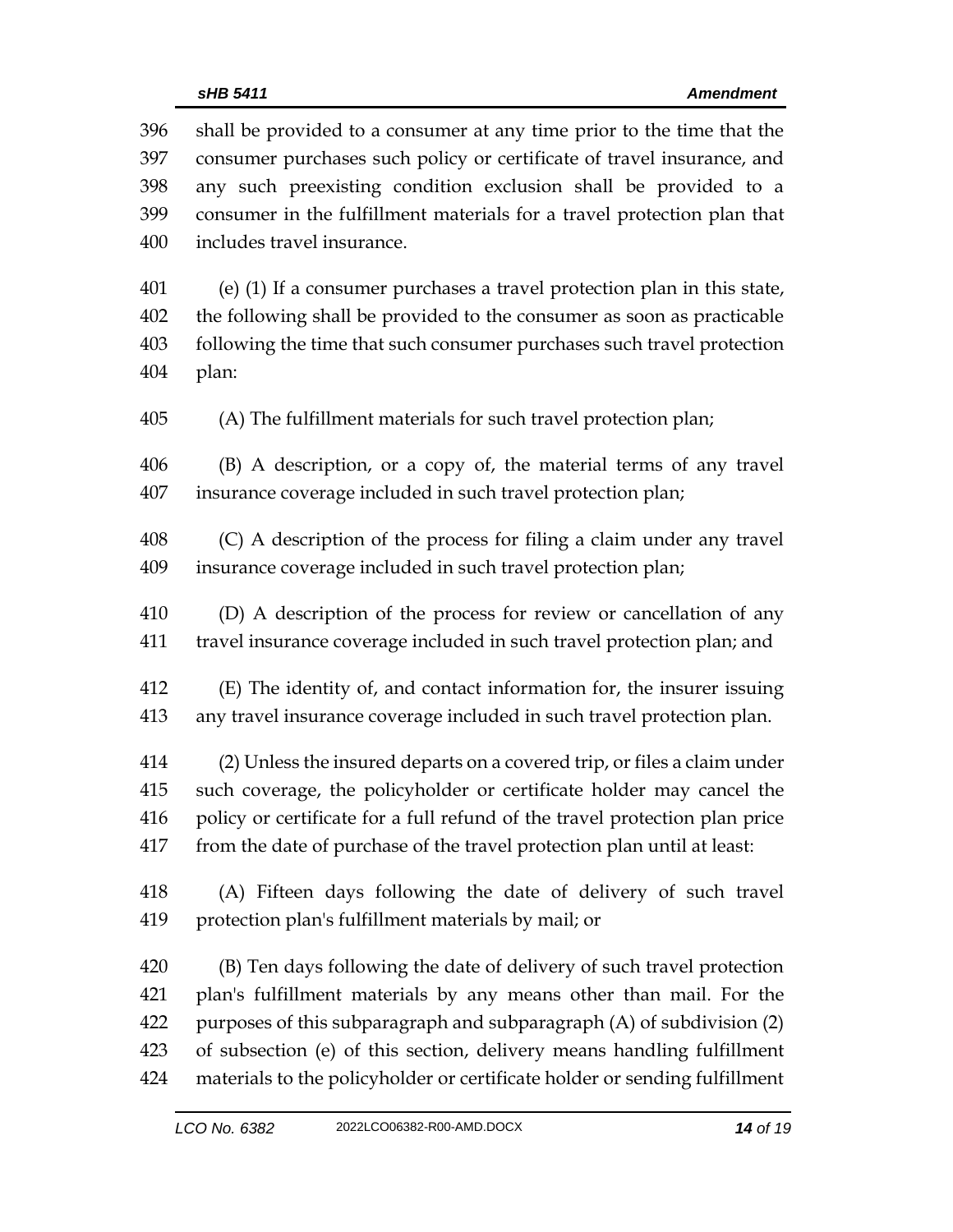materials by mail or electronic means to the policyholder or certificate holder.

 (3) The fulfillment materials for a travel protection plan, and the documents concerning any travel insurance coverage included in the travel protection plan, shall disclose whether the travel insurance coverage included in such travel protection plan is primary or secondary to other applicable coverage.

 (f) It shall not be an unfair trade practice when travel insurance coverage is directly marketed to a consumer through an insurer's Internet web site or an aggregator web site, and the consumer may access all provisions of such travel insurance coverage by electronic means, and an accurate summary or short description of such travel insurance coverage is provided on the insurer's Internet web site or aggregator web site.

 (g) No person offering, soliciting or negotiating travel insurance or travel protection plans to consumers in this state on an individual or group basis may do so by using a negative option or opt-out, which would require a consumer to take an affirmative action to deselect travel insurance coverage, by, for example, unchecking a box on an electronic form, when the consumer purchases a trip.

 (h) It shall be an unfair trade practice to market blanket travel insurance coverage as free.

 (i) When a consumer's destination jurisdiction requires insurance coverage, it shall not be an unfair trade practice to require a consumer to choose between the following options as a condition of purchasing a trip or travel package:

 (1) Purchasing the coverage required by the destination jurisdiction through the designated travel retailer, as that term is defined in subdivision (5) of subsection (a) of section 38a-398 of the general statutes, as amended by this act, or limited lines travel insurance producer supplying the trip or travel package; or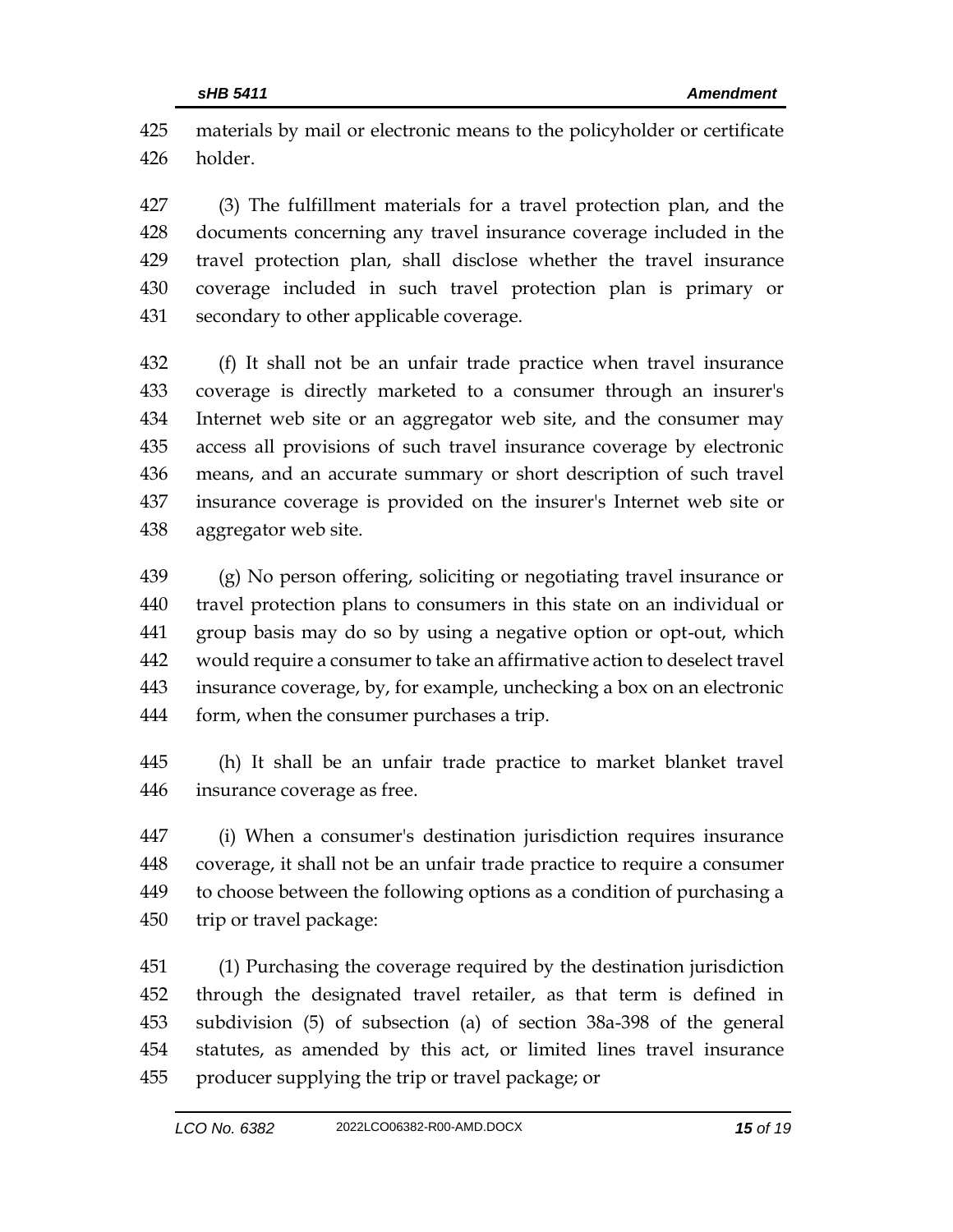(2) Agreeing to obtain and provide proof of coverage that meets the destination jurisdiction's requirements prior to departure. Sec. 5. (NEW) (*Effective October 1, 2022*) (a) No person shall act as, or hold itself out to be, a travel administrator in this state unless such person is: (1) An insurance producer licensed for property and casualty insurance lines in this state; (2) A managing general agent, as defined in section 38a-90a of the general statutes, that is licensed as an insurance producer and holds an appointment by an insurer in this state; or (3) A third-party administrator licensed pursuant to section 38a-720j of the general statutes. (b) A travel administrator and its employees are exempt from the licensing requirements of section 38a-792 of the general statutes, as amended by this act, for travel insurance it administers. (c) Each insurer shall be responsible for the conduct of each travel administrator administering travel insurance in this state underwritten by such insurer, and shall ensure that each such travel administrator maintains, and makes available to the commissioner upon request, all books and records concerning such insurer. Sec. 6. (NEW) (*Effective October 1, 2022*) A travel protection plan may be offered to a consumer in this state for a single price reflecting any combined features offered by the travel protection plan if: (1) Such travel protection plan: (A) Discloses to the consumer, at or before the time of purchase, that such travel protection plan includes travel insurance, travel assistance services and cancellation fee waivers, as applicable, and that such consumer may obtain additional information regarding the individual features and pricing of such travel insurance, travel assistance services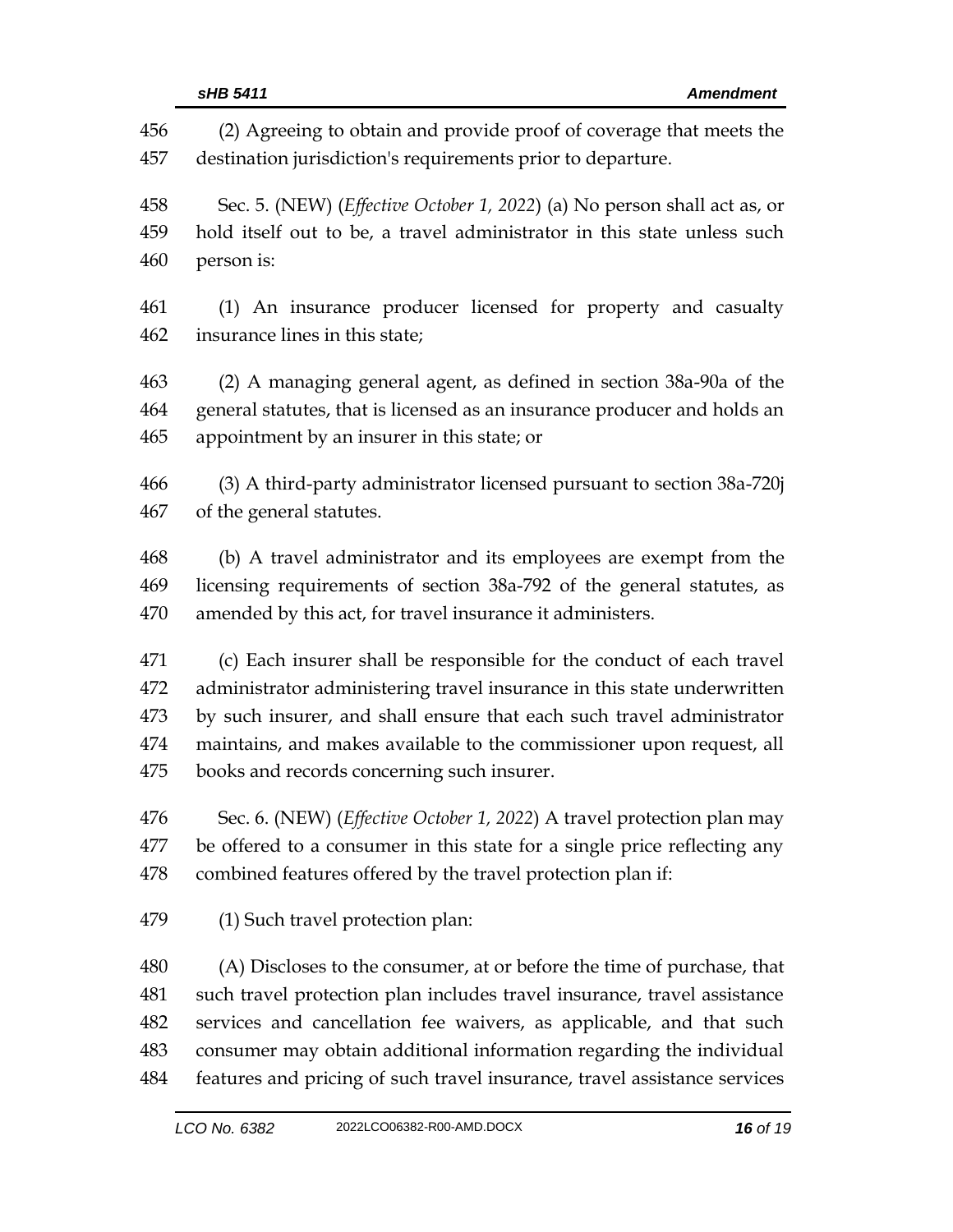and cancellation fee waivers, as applicable; and

 (B) Provides to the consumer, at or before the time of purchase, an opportunity to obtain the additional information described in subparagraph (A) of this subdivision; and

(2) The fulfillment materials for such travel protection plan:

 (A) Describe and delineate the travel insurance, travel assistance services and cancellation fee waivers, if any, in such travel protection plan; and

 (B) Include any required disclosure concerning the travel insurance coverage included in such travel protection plan, if any, and the contact information for the persons providing the travel assistance services and cancellation fee waivers included in such travel protection plan, if any.

 Sec. 7. (NEW) (*Effective October 1, 2022*) (a) (1) A travel insurer shall be subject to the tax imposed under sections 12-202 and 12-210 of the general statutes for travel insurance premiums paid by:

 (A) The primary policyholder of an individual policy of travel insurance if such primary policyholder is a resident of this state;

 (B) The primary certificate holder of a policy of group travel insurance if such primary certificate holder is a resident of this state; or

 (C) A policyholder of a blanket travel insurance policy if the policyholder is a resident of this state, maintains such policyholder's principal place of business in this state or an affiliate or subsidiary of such policyholder maintains such affiliate's or subsidiary's principal place of business in this state.

 (2) If a domestic insurer, alien insurer or foreign insurer that writes a blanket travel insurance policy described in subparagraph (C) of subdivision (1) of this subsection is subject to rules across multiple taxing jurisdictions that permit such insurer to allocate premiums across such jurisdictions on an apportioned basis and in a reasonable and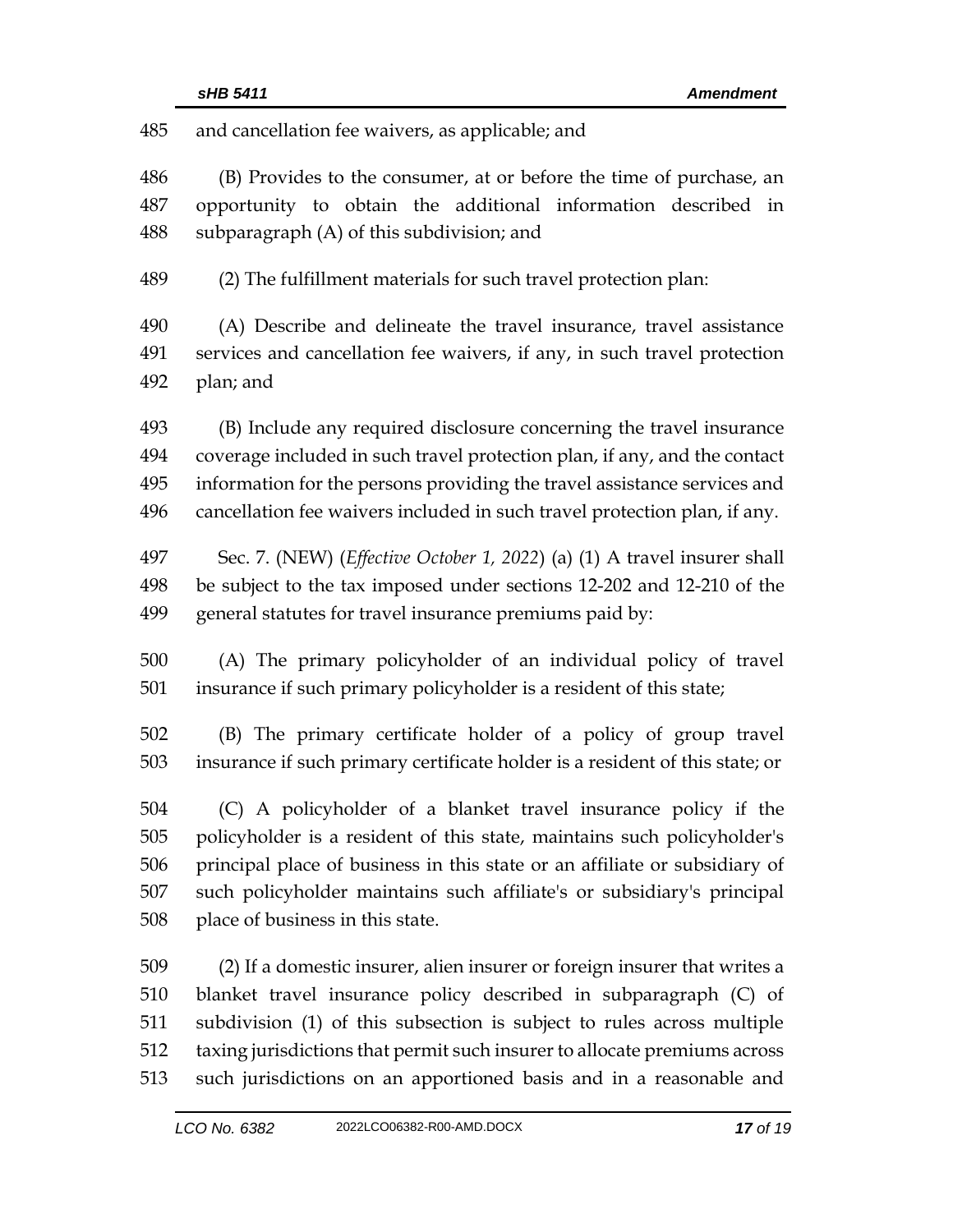| 514 | equitable manner, such insurer's liability under said subparagraph shall     |  |  |
|-----|------------------------------------------------------------------------------|--|--|
| 515 | be subject to such premium allocation.                                       |  |  |
| 516 | (b) Each domestic insurer, alien insurer and foreign insurer that is         |  |  |
| 517 | subject to the provisions of subsection (a) of this section shall:           |  |  |
| 518 | (1) Document the state in which each primary policyholder, primary           |  |  |
| 519 | certificate holder, policyholder, affiliate or subsidiary described in       |  |  |
| 520 | subsection (a) of this section maintains such primary policyholder's,        |  |  |
| 521 | primary certificate holder's, policyholder's, affiliate's or subsidiary's    |  |  |
| 522 | primary residence or principal place of business, as applicable; and         |  |  |
| 523 | (2) Report as premium only the amount allocable to travel insurance          |  |  |
| 524 | and not any amounts received for travel assistance services or               |  |  |
| 525 | cancellation fee waivers.                                                    |  |  |
| 526 | Sec. 8. (NEW) (Effective October 1, 2022) The commissioner may adopt         |  |  |
| 527 | regulations, in accordance with chapter 54 of the general statutes, to       |  |  |
| 528 | implement the provisions of section 38a-398 of the general statutes, as      |  |  |
| 529 | amended by this act, and sections 3 to 7, inclusive, of this act.            |  |  |
| 530 | Sec. 9. Subsection (d) of section 38a-792 of the general statutes is         |  |  |
| 531 | repealed and the following is substituted in lieu thereof (Effective October |  |  |
| 532 | $1, 2022$ :                                                                  |  |  |
| 533 | (d) The provisions of this section shall not apply to any:                   |  |  |
| 534 | (1) (A) Individual who, for purposes of claims for portable electronics      |  |  |
| 535 | insurance, as defined in section 38a-397, only (i) collects claim            |  |  |
| 536 | information from or furnishes claim information to insureds or               |  |  |
| 537 | claimants, and (ii) conducts data entry, including data entry into an        |  |  |
| 538 | automated claims adjudication system, provided (I) such individual is        |  |  |
| 539 | an employee of a casualty insurance company licensed in this state, an       |  |  |
| 540 | employee of a casualty claims adjuster licensed in this state or an          |  |  |
| 541 | employee of an affiliate of such insurance company or adjuster, and (II)     |  |  |
| 542 | not more than twenty-five such individuals are under the supervision         |  |  |
| 543 | of a casualty claims adjuster licensed in this state or an insurance         |  |  |